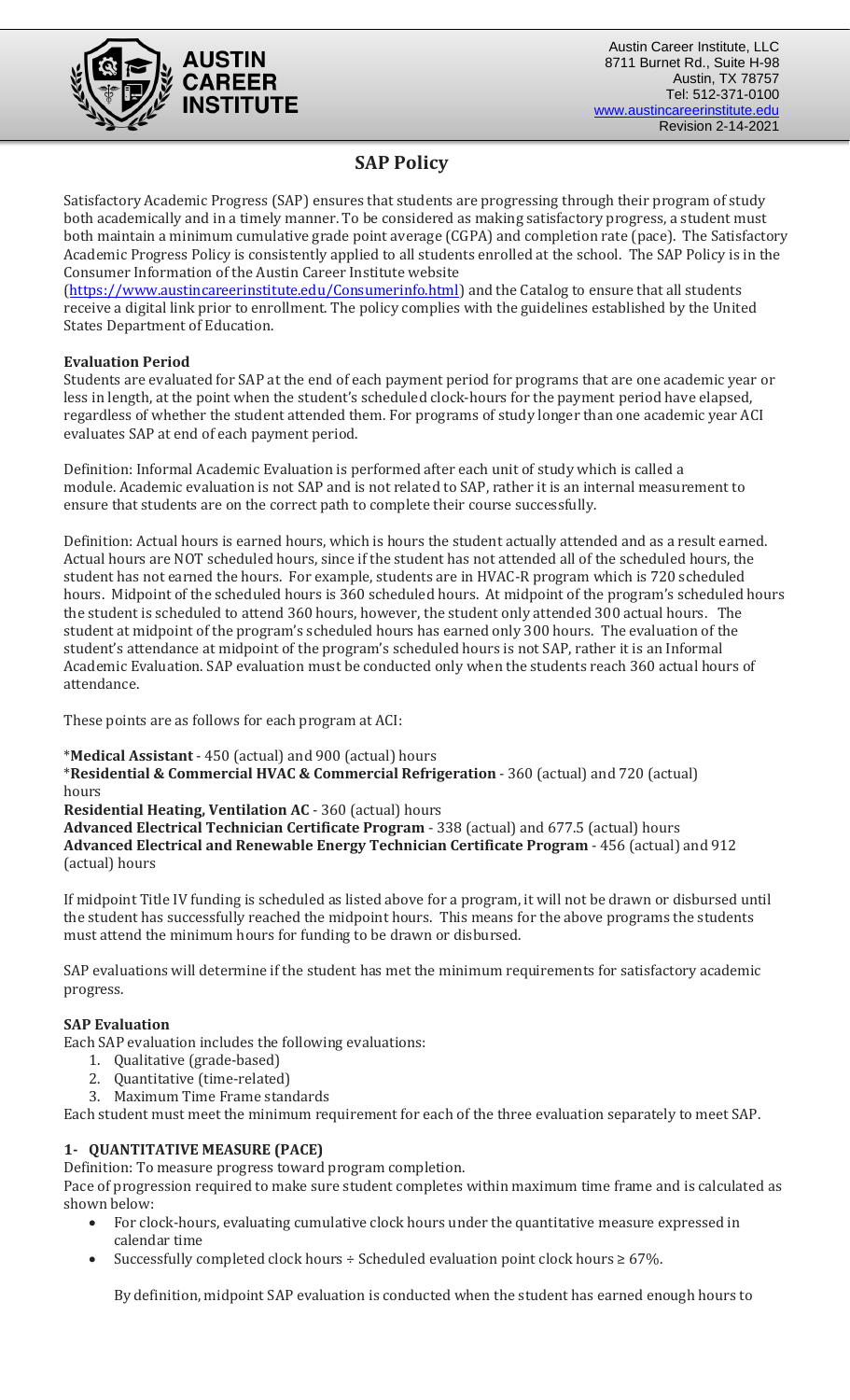

Austin Career Institute, LLC 8711 Burnet Rd., Suite H-98 Austin, TX 78757 Tel: 512-371-0100 [www.austincareerinstitute.edu](http://www.austincareerinstitute.edu/) Revision 2-14-2021

match the midpoint scheduled hours. For example, students are in HVAC-R program which is 720 scheduled hours. Midpoint of the scheduled hours is 360 scheduled hours. At midpoint of the program's scheduled hours the student is scheduled to attend 360 hours, however, the student only attended 300 actual hours. The student at midpoint of the program's scheduled hours has earned only 300 hours. The evaluation of the student's attendance at midpoint of the program's scheduled hours is not SAP, rather it is an Informal Academic Evaluation. SAP evaluation must be conducted only when the students reach 360 actual hours of attendance. Once the student reached 360 actual hours of attendance, then the SAP evaluation will be conducted as shown below:

360 actual hours of attendance÷ 360 Scheduled evaluation point clock hours = 100%.

This means that a student in a program with length of less than one academic year and only two payment periods will have two SAPs, one at midpoint and one at the end. And according to above example the midpoint Sap, if reached within MAXIMUM TIME FRAME, and if the student is still active student in good standing (financial, academic, etc) in the program will have a SAP when they reach midpoint actual hours of attendance and as a result will meet the Quantitative Measure (Pace) portion of the SAP.

• ACI uses standard rounding rules when calculating percentages under the program quantitative measurement.

Example –66.5% could be rounded up to 67%

- The minimum PACE required for maintaining SAP in the various programs is 67% completion rate.
- Evaluation is conducted at the end of each payment period of the program to determine if the student has met the minimum attendance requirements.

### **2- QUALITATIVE MEASURE**

Definition: To assess quality of academic work using standards measurable against a norm like Grades; work projects; etc.

- It is cumulative
- CUMULATIVE GRADE POINT AVERAGE (CGPA)
	- o The CGPA measures the quality of a student's coursework.

o The minimum cumulative grade point average (CGPA) required for maintaining SAP in the various programs is a 2.0 or greater than 70%.

• ACI calculates cumulative CGPA which must be 2.0 or greater at end of each payment period SAP evaluation.

• Students must make up failed or missed tests and incomplete assignments to bring their SAP to minimum of C- to graduate.

#### **Grades will be determined using the following scale:**

| 4.0 | 98%-100%      | $A +$ |
|-----|---------------|-------|
| 3.8 | 94%-98%       | A     |
| 3.7 | 90%-93%       | А-    |
| 3.5 | 87%-89%       | B+    |
| 3.3 | 83%-86%       | R     |
| 3.0 | 80%-82%       | в-    |
| 2.7 | 77%-79%       | $C+$  |
| 2.5 | 73%-76%       | C     |
| 2.0 | 70%-73%       | C-    |
| 1.7 | 65%-69%       | D+    |
| 1.5 | 63%-65%       | D     |
| 1.0 | $60\% - 62\%$ | D-    |
| 0.0 | 0%-59%        | F     |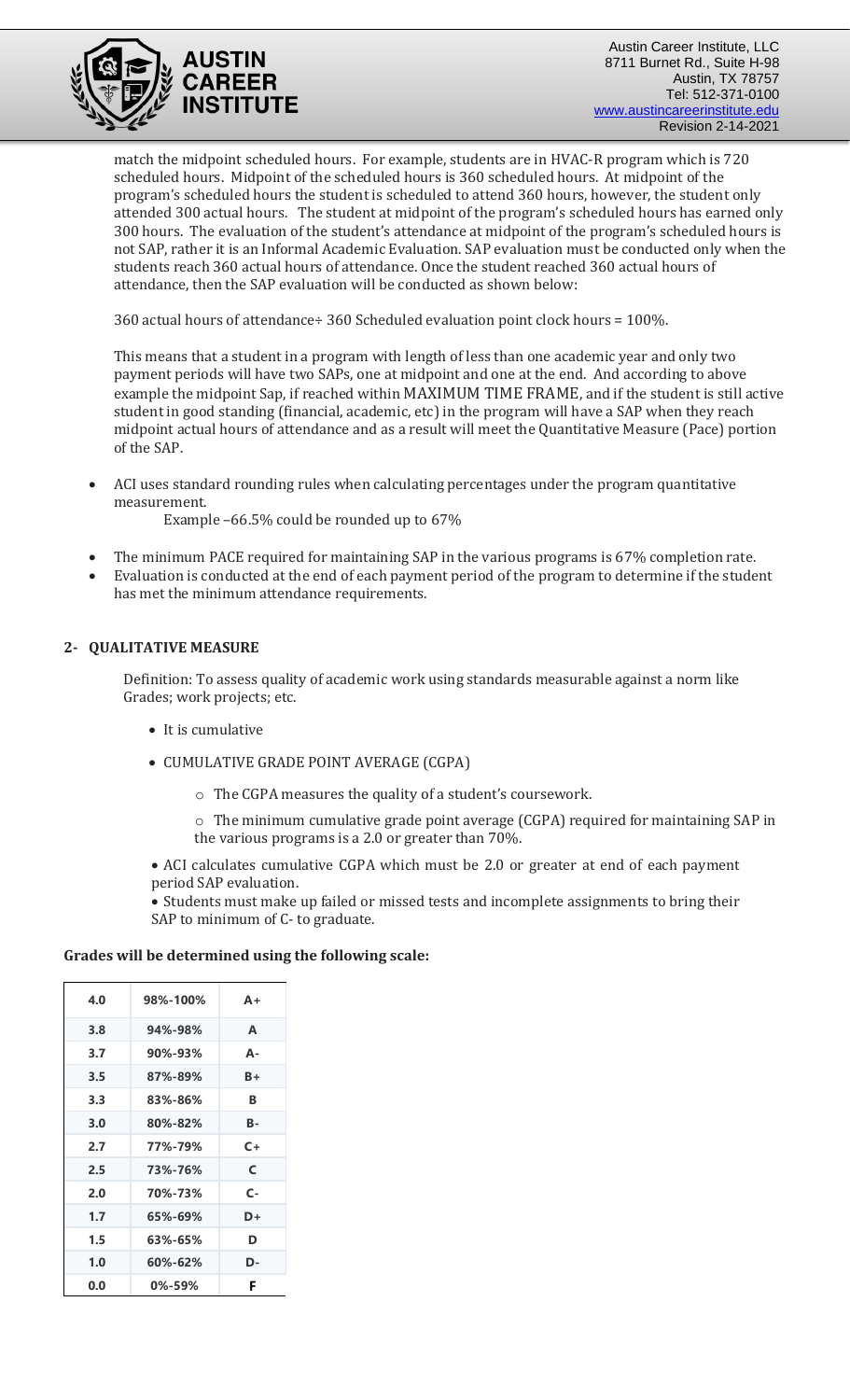

Failed = GPA below 2.0 or 67% or C- considered as failed and student should retake the course. I = Incomplete Grade W = Withdrawal DR = Drop

## **3- MAXIMUM TIME FRAME**

Definition: Maximum time a student can receive Title IV aid to complete a program of study. This maximum time frame portion of the policy only applies to students who use Title IV funding.

The student must graduate within the Maximum Time Frame allowed which does not exceed 150% of the course length at ACI. The qualitative element used to determine academic progress is a reasonable system of grades as determined by assigned academic learning and attendance.

Maximum Time Frame Calculation example: 720 clock hour program is 30 weeks long

30 weeks X 150% = 45 weeks maximum time frame Quantitative measure (tied to maximum time frame) 30 weeks  $\div$  45 weeks = 67% (usually rounded to 67%) Student Must complete 67% of clock hours and weeks each evaluation period to complete program in Maximum Time Frame

The maximum time for ACI does not exceed 150% of the course length allowed for students to complete each course at satisfactory academic progress is stated below:

| <b>COURSE</b>                                                                 | <b>ACTUAL HOURS/WEEKS/HOURS</b>  | <b>MAX WEEKS/HOURS</b> |
|-------------------------------------------------------------------------------|----------------------------------|------------------------|
| <b>Medical Assistant</b>                                                      | FT - 24 hrs/37.5 weeks/900 Hrs.  | 57 weeks/1,350 hrs.    |
| Residential & Commercial HVAC &<br><b>Commercial Refrigeration</b>            | FT - 24 hrs/30 weeks)/720 Hrs.   | 45 weeks/1,080 hrs.    |
| Residential Heating, Ventilation                                              | FT - 24 hrs/15 weeks)/360 Hrs.   | 22.5 weeks/540 hrs.    |
| <b>Advanced Electrical Techniques</b>                                         | FT - 24 hrs/29 weeks)/677.5 Hrs. | 44 weeks/1017 hrs.     |
| Advanced Electrical and<br>Renewable Energy Technician<br>Certificate Program | FT - 24 hrs/38 weeks/912 Hrs.    | 57 weeks/1,368 hrs.    |

The maximum time allowed for transfer students who need less than the full program requirements will be determined based on 67% of the scheduled contracted hours.

Students who have not completed the course within the maximum timeframe may continue as a student at the institution on a cash pay basis.

All programs are offered with delivery method of traditional and hybrid.

#### **Incompletes**

An "I" is awarded only by student request, and only if the course has been fully paid, and the student must withdrawal from the module prior to module completion. Incomplete Grades do not affect the student CGPA however student must re-take the module and successfully pass the module.

# **Withdrawals**

Students who withdraw prior to completion of the course and wish to re-enroll will return in the same satisfactory academic progress status as at the time of withdrawal. Module withdrawals are not included in the calculation of the CGPA.

#### **Repetitions**

A student who receives a D or F grade must repeat the module and earn a passing grade. A student may also repeat a module with a grade other than F or D to earn a higher grade. If a student must repeat a module, the repeated module must be successfully completed within the Maximum Time Frame and upon the completion of the repeated module, the higher attendance and grade of the module will be counted toward the student's CGPA. Once a student fails a module, it may not be possible for him/her to graduate on time (1.5 times the program length). The students who repeat a module will not be charged for the module they are repeating.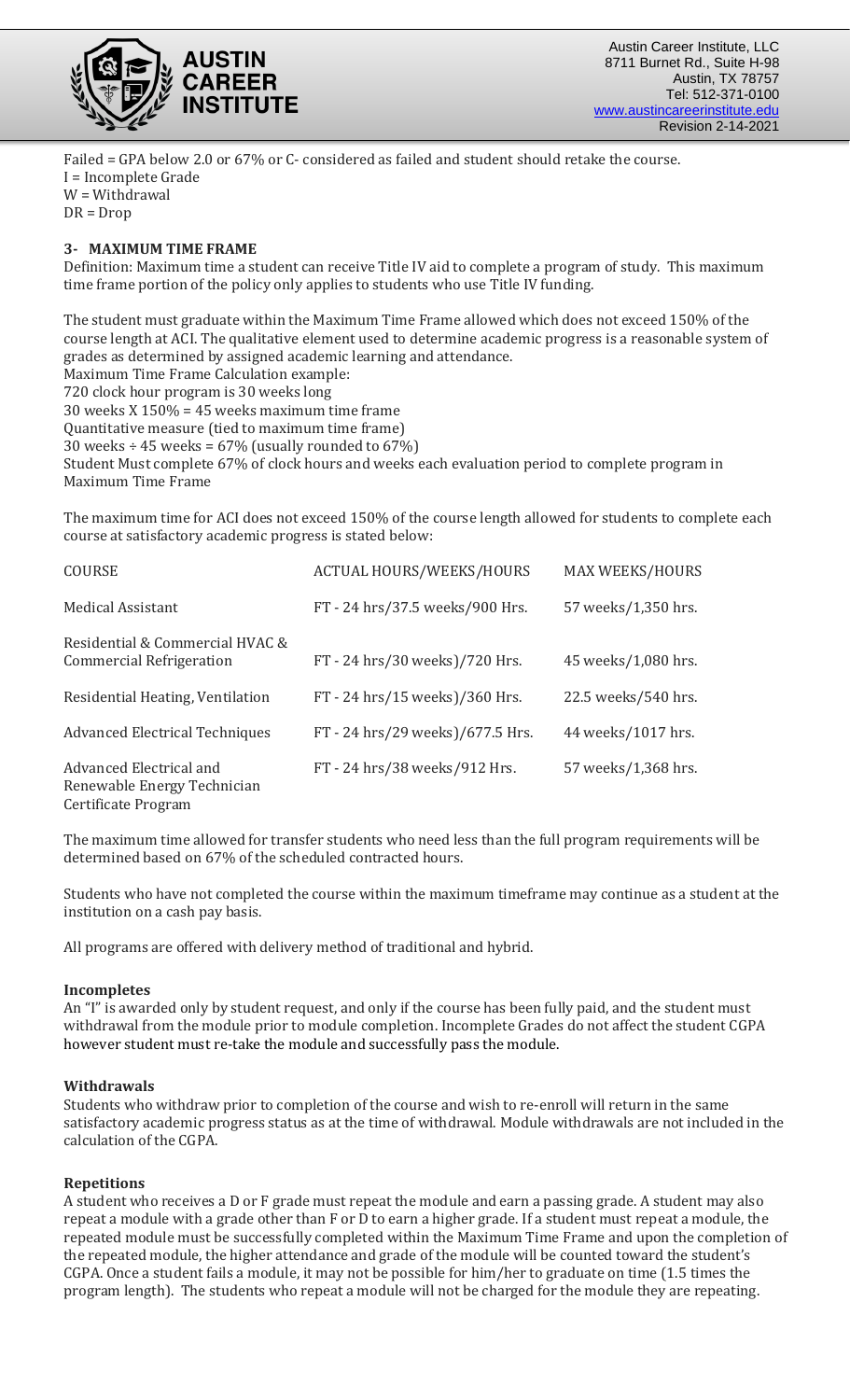

### **Transfer of Credit**

Transfer credit accepted toward completion of student's program will be counted as attempted and completed hours. ACI will not include transferred modules in the transcript and towards the CGPA. Transfer hours accepted into a program are factored into the quantitative measure and Max Time Frame by reducing the number of hours remaining in the program. ACI does not accept transfer credits except from SkillPoint Alliance.

For Example: 1200 hours/40 weeks program; ACI accepts 400 hours; new student's program is 800 hours and 25 weeks; max timeframe will be 25 X 150% = 38 weeks

#### **Excused Absences**

Up to 10% of a student's hours in a payment period can be comprised of excused absences for Title IV purposes. Excused absences always count as successfully completed for Title IV purposes

#### **Leave of Absence**

If enrollment is temporarily interrupted for a Leave of Absence, the student will return to school in the same progress status as prior to the leave of absence. Hours elapsed during a leave of absence will extend the student's contract period and Maximum Time Frame by the same number of days taken in the leave of absence and will not count against the student when calculating SAP.

#### **NON-CREDIT / REMEDIAL COURSEWORK**

ACI does not offers module for no credit and individual courses for credit without being enrolled in an approved program. Satisfactory academic progress standards do not apply to these modules. Students are not eligible for financial assistance for these modules.

#### **CHANGING PROGRAMS / ADDITIONAL CREDENTIALS**

When a student changes programs or wants to enroll in another program to seek an additional credential, any modules applicable to the new program/credential must be included in the calculation of the CGPA and Maximum Time Frame for the new program.

#### **DETERMINATION OF PROGRESS STATUS**

Students meeting the minimum requirements for CGPA and attendance at the evaluation point are considered to be making satisfactory academic progress until the next scheduled evaluation. Students deemed not maintaining Satisfactory Academic Progress may have their Title IV Funding interrupted, unless the student is on warning or has prevailed upon appeal resulting in a status of probation.

#### **FINANCIAL AID WARNING**

Students who fail to meet minimum requirements for attendance or academic progress are placed on warning.

The student will be advised in writing on the actions required to attain satisfactory academic progress by the next evaluation performed upon completion of the course hours. If at the end of the warning period, the student has still not met both the attendance and academic requirements, he/she will not graduate.

#### **FINANCIAL AID PROBATION**

Students who fail to meet minimum requirements for attendance or academic progress after the warning period, will lose their Title IV, HEA funding. The Student has the right to appeal and, if the student appeals the decision, and prevails upon appeal, the student will be placed on a Title IV, HEA probations for one payment period. If the student fails to regain SAP at the end of the payment period, the student will once again lose their Title IV, HEA eligibility.

Additionally, only students who have the ability to meet the Satisfactory Academic Progress Policy standards by the end of the evaluation period may be placed on probation. Students placed on an academic plan must be able to meet requirements set forth in the academic plan by the end of the next evaluation period. Students who are progressing according to their specific academic plan will be considered making Satisfactory Academic Progress. The student will be advised in writing of the actions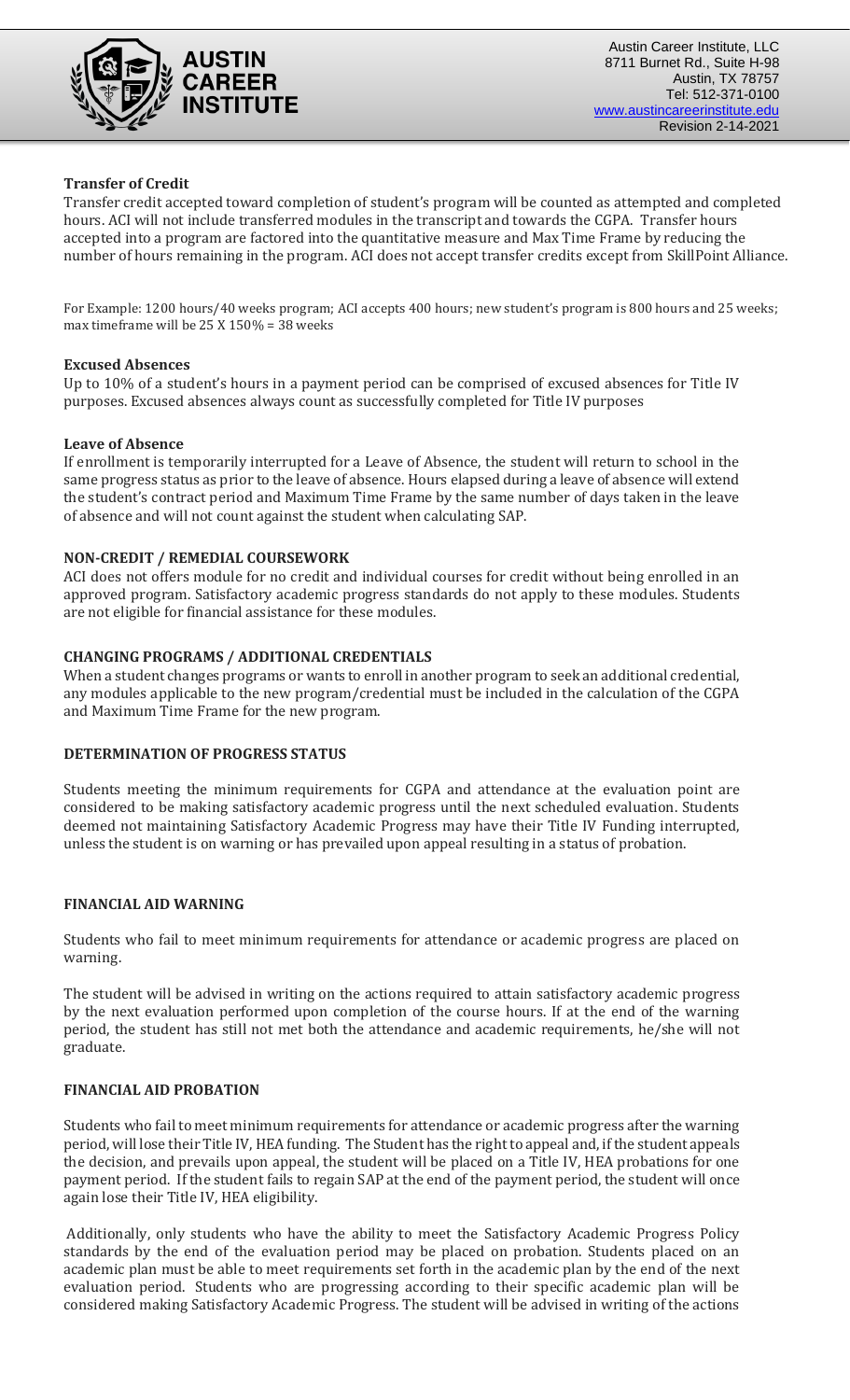

required to attain satisfactory academic progress by the next evaluation. If at the end of the probationary period, the student has still not met both the attendance and academic requirements required for satisfactory academic progress or by the academic plan, he/she will be determined as NOT making satisfactory academic progress and, if applicable, students will not be deemed eligible to receive Title IV funds.

# **Title IV Appeal Process:**

A student who losses their financial aid eligibility due to not making SAP at the end of a financial aid warning has the right to file an appeal regarding their Satisfactory Academic Progress Evaluations.

A student, who wished to appeal Academic Warning Status and with a loss of Title IV, HEA eligibility, must submit a written request to the School Director within ten (10) business days of being notified that they are in a non-satisfactory progress status.

The student must describe any unusual circumstance(s) that the student believes deserve special consideration. The basis on which a student may file an appeal: death of a relative, an injury, or illness of the student or other special circumstance. The student must provide information as to why they did not make SAP and what has changed that will allow them to make SAP by the next evaluation point.

Once the School Director receives the appeal, they will evaluate the appeal and provide a decision within ten (10) business days. The School Director will notify the student in writing of the decision and all decisions are final.

If the student is granted an appeal they will then be placed on Financial Aid Probation, which is a status assigned by the institution to a student who fails to make SAP. Note the appeal has been granted for one payment period only.

# **Title IV Financial Appeal Granted:**

Should the student prevail upon their appeal they will be placed on a Financial Probation for that payment period. The student will then be eligible for Title IV, HEA funds for that payment period. While on Financial Aid Probation, the student must meet the institutions Satisfactory Academic Progress standards and complete the requirements of the Academic Improvement Plan, which was developed by the institution to assist the student in regaining their Title IV, HEA eligibility. A student on Financial Aid Probation because of a successful appeal is eligible for Title IV, HEA funds for ONE payment period.

# **Financial Aid Probation status:**

A student placed on Financial Aid Probation may receive Title IV, HEA programs funds for one payment period. Any student that prevails upon the appeal process shall be placed on financial aid probation and will be eligible to receive Title IV, HEA funding during this period. The student may also be placed on an individual development plan to assist the student in regaining SAP at the end of this payment period. Those who are not making SAP at the end of the Financial Aid probation period will be ineligible to receive Title IV, HEA funds for the following payment periods. A student must meet SAP prior to having eligibility reinstated.

If the student is not granted a Probation they will remain on Academic Warning with a loss of Title IV, HEA funding for at least one payment period, at which time they must be making SAP in order to regain Title IV, HEA funding for the next payment period.

Reinstatement of Title IV, HEA Funding:

This process is limited to the period under evaluation. Students making SAP by the conclusion of the probation period will be removed from the probation status and will regain eligibility for Title IV, HEA aid.

# **Satisfactory Academic Progress Appeals, Probation, and Academic Plans**

A student may appeal the school's determination of withdrawal due to failure to re-establish satisfactory progress by the end of the Academic Warning period to the Director of Education based upon extenuating circumstances. These might include the death of a relative, an illness of or injury to the student or other extraordinary situations. The student's appeal must be received within 3 days of final SAP evaluation.